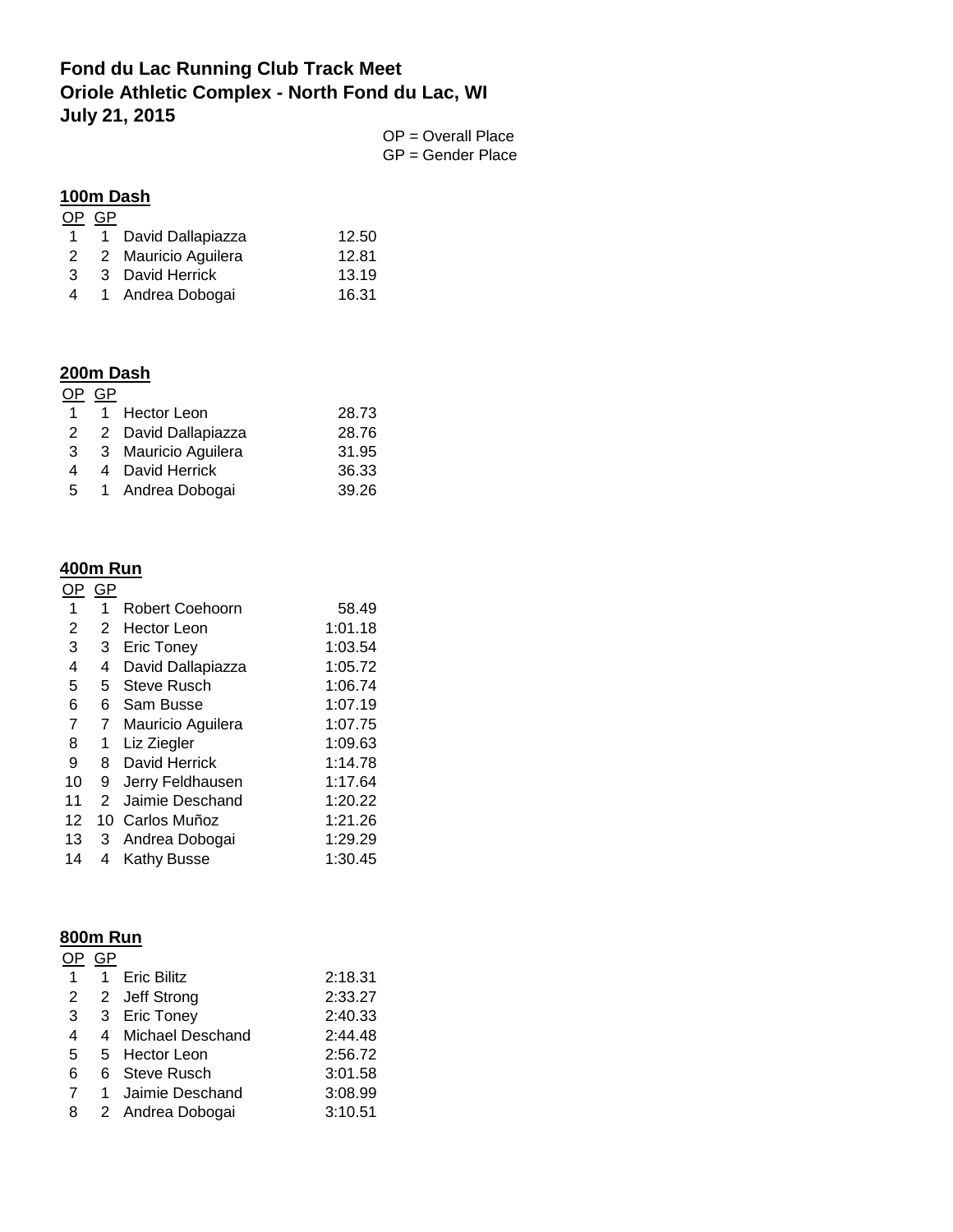## **1600m Run**

<u>OP\_GP</u>

| 1  | 1  | Clark Otte         | 4:42.53 |
|----|----|--------------------|---------|
| 2  | 2  | Eric Bilitz        | 4:53.54 |
| 3  | 3  | Shane Smith        | 4:57.79 |
| 4  | 4  | <b>Hector Leon</b> | 5:13.61 |
| 5  | 5  | Matt Land          | 5:25.85 |
| 6  | 6  | Sam Busse          | 5:33.75 |
| 7  | 7  | Jeff Strong        | 5:37.45 |
| 8  | 8  | Eric Toney         | 5:40.41 |
| 9  | 9  | Alex Theisen       | 5:44.11 |
| 10 | 1  | Claire Koepp       | 5:48.56 |
| 11 | 10 | Rob Busse          | 5:50.12 |
| 12 | 11 | Michael Deschand   | 5:50.87 |
| 13 | 2  | Liz Ziegler        | 6:13.64 |
| 14 | 12 | Steve Rusch        | 6:30.95 |
| 15 | 3  | Andrea Dobogai     | 6:54.34 |
| 16 | 13 | Al Matthews        | 6:56.26 |
| 17 | 14 | David Dallapiazza  | 6:27.94 |
| 18 | 15 | Carlos Muñoz       | 7:16.75 |
| 19 | 4  | <b>Kathy Busse</b> | 7:21.31 |
|    |    |                    |         |

## **3200m Run**

#### <u>OP\_GP</u>

| <b>Clark Otte</b><br>10:22.49                |  |
|----------------------------------------------|--|
| 11:47.30<br>2<br><b>Katie Gellings</b><br>1. |  |
| 12:42.56<br>2 Jeff Strong<br>3               |  |
| 12:48.85<br>4<br>3 Hector Leon               |  |
| 13:23.13<br>5<br><b>Rob Busse</b><br>4       |  |
| 14:07.23<br>6<br>5 Steve Rusch               |  |
| 14:35.67<br>7<br>6 Al Matthews               |  |
| 16:30.71<br>8<br>7 Shane Smith               |  |
| 16:30.96<br><b>Eric Bilitz</b><br>9<br>8     |  |

### **4x400m Relay**

| <u>OP</u>      |                                                                                          |         |
|----------------|------------------------------------------------------------------------------------------|---------|
| $\overline{1}$ | Team Faster Than Shane<br>Eric Bilitz, Sam Busse, Alex Theisen, Matt Land                | 4:21.73 |
| 2              | Los Tres Amigos y El Gringo<br>Carlos Muñoz, Mauricio Aguilera, Hector Leon, Jeff Strong | 4:44.45 |
| 3              | The Underdogs<br>Liz Ziegler, Katie Gellings, Rob Busse, Steve Rusch                     | 4:52.96 |
| 4              | Last But Not Least<br>Jim Bomier, Al Matthews, Sarah Niehueser, Robert Coehoorn          | 5:13.19 |
| 5              | Just Do It<br>Jenny Ziegler, Kathy Busse, Will Koepp, Shane Smith                        | 6:01.68 |